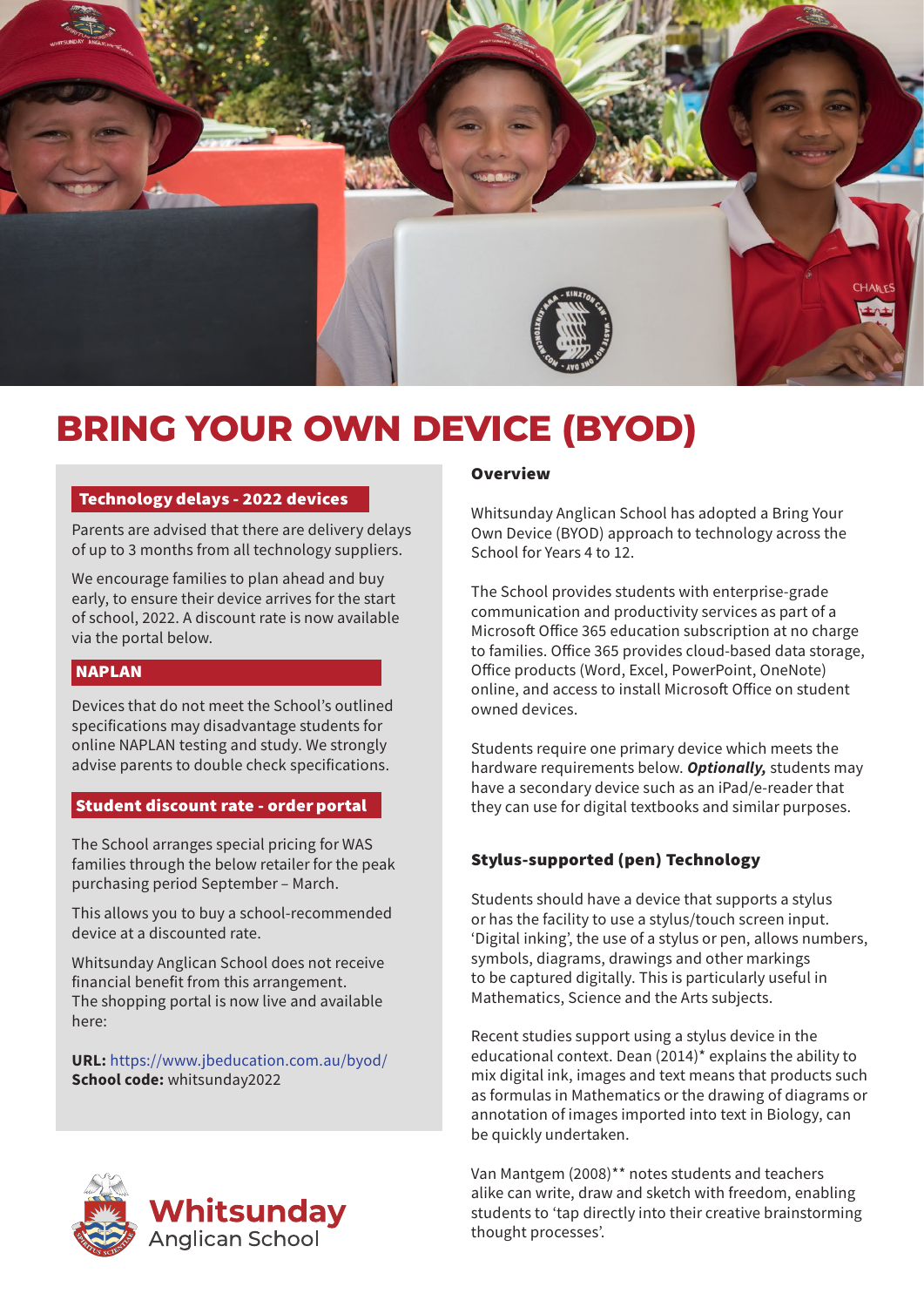# Recommended Whitsunday Devices

The following list has been provided based on product reputation and the School's technical reviews. Please note that the School does not recommend Mac devices as Mac's are not compatible with our educational program.

Students must also have a School recommended device to ensure that they are able to sit the NAPLAN online examinations.

- HP Probook X360
- Microsoft Surface Pro or Surface Book

![](_page_1_Picture_5.jpeg)

# Purchasing a new device

- The School strongly advises that you purchase one of the laptops listed from our recommended devices, as these best support the School's educational programs and ensures that students can be better supported in their learning.
- The special offers above are for parents, but at educational pricing, and have options for threeyear warranties and accidental damage protection that include onsite (at School) warranty repairs, which the School's IT Services team can assist with.
- Please Note: if the device does not have manufacturer's onsite warranty, you will not be able to arrange repairs to the device by the manufacturer at school. Return to base warranties, which are the norm with retail products, will require you to be send the device away for repairs. Parents who have experienced this will attest, it is often a long and tedious process.

Please Note: if you wish to purchase a device from another retailer, or have an existing device, families may email the School IT Support Team for advice to ensure that the device does meet the minimum specifications required.

# Minimum Hardware Requirements for a Student Device

Minimum specifications:

- i5 Processor or equivalent (Ryzen 3 or higher) *(i7 or Ryzen 7 would be beneficial for use in Senior School subjects that use AutoDesk products)*
- 8GB RAM (more would be beneficial in senior school)
- 250GB or higher capacity internal Solid State storage (SSD or M.2)
- Screen greater than 12"
- Physical Keyboard
- Touch Screen which can be used with a Stylus (Pen)

If you are purchasing a new laptop, a Windows 10 device with Pen support is strongly recommended for the School's environment.

Windows 10 is required to run a majority of key school applications required for learning.

We make this recommendation as some applications essential for some subjects will only run on Windows.

Please note, if you have a Mac, you can continue to use it until it is replaced, but you will need to obtain a Windows 10 license to run it in Bootcamp mode, as Macs do not come with a Windows 10 licence on the device.

Microsoft has enabled Students to obtain a free Windows 10 license and download Windows 10 Education from https://was.onthehub.com using their school email and password, in need.

# Accessories for younger students

- A protective case and/or carry sleeve This is a mandatory requirement
- Mouse scroll function either wireless or USB.

# Student Data

Students should store all work on their OneDrive for Business cloud storage (school provided with Office 365). This allows the files to be accessed across internetenabled devices and significantly reduces the risk of lost data in the event of a damaged laptop or USB drive. OneDrive also provides previous versions of files to be accessed in case of accidentally saving the wrong edit of an assignment.

Students may choose to store data on their laptop (this is not recommended), but students are responsible for ensuring they maintain backups of their files.